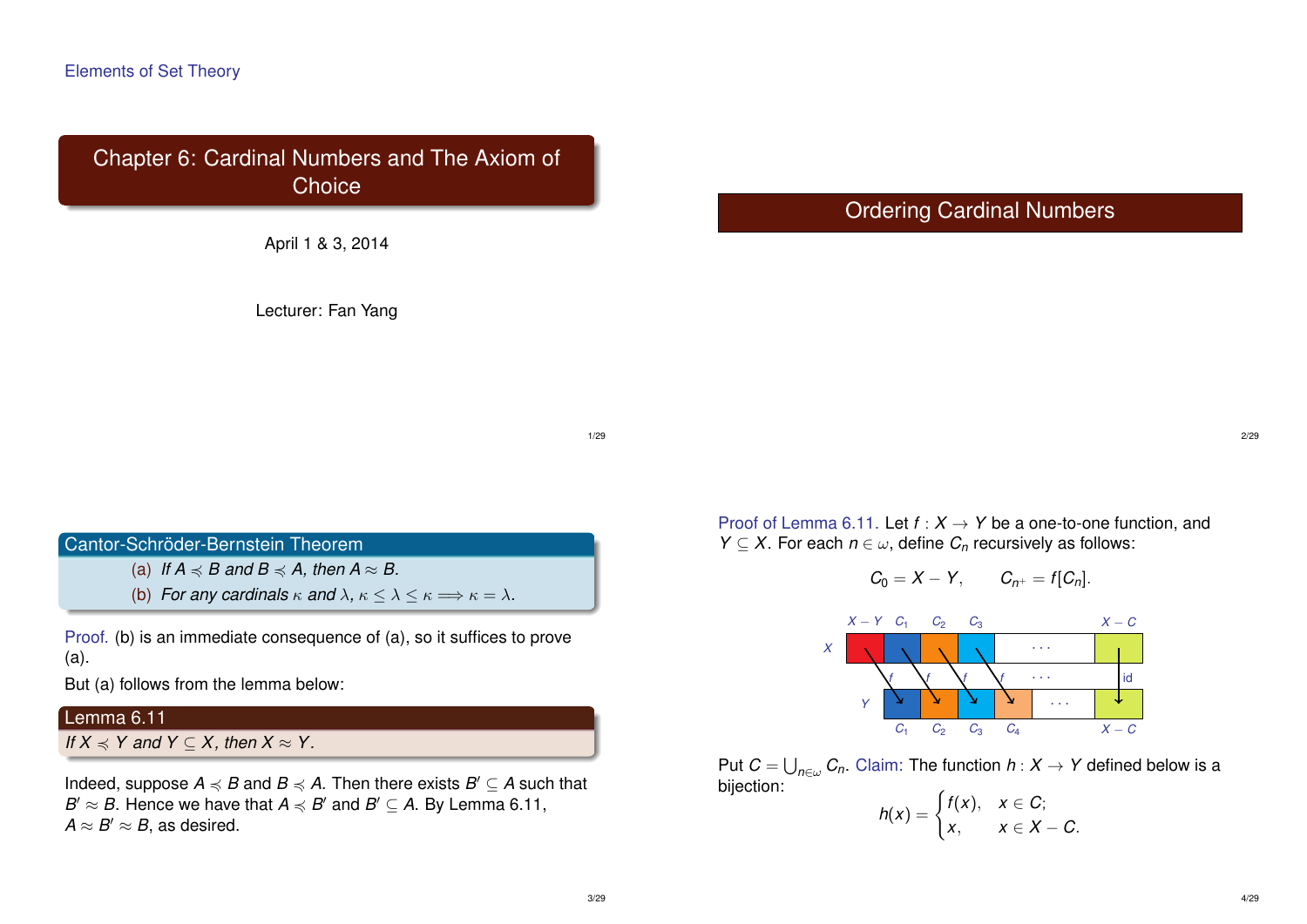• *h* is surjective. Indeed, given any *y* ∈ *Y* ⊆ *X*, either *y* ∈ *X* − *C* or  $v \in C$ . If  $v \in X - C$ , then  $v = h(v)$ . If  $y \in C$ , then as  $y \notin X - Y = C_0$ , we have that  $y \in C_{n^+} = f[C_n]$  for some  $n \in \omega$ . Hence there is  $x \in C_n$  such that  $y = f(x) = h(x)$ . • To see that *h* is injective, take any  $x, x' \in X$  such that  $x \neq x'$ . If  $x, x' \in C$ , then  $h(x) = f(x) \neq f(x') = h(x')$ , as *f* is injective. If  $x, x' \in X - C$ , then  $h(x) = x \neq x' = h(x')$ .

If  $x \in C$  and  $x' \notin C$ , then  $x \in C_n$  for some  $n \in \omega$  and  $h(x) = f(x) \neq x' = h(x')$ , as otherwise  $x' \in f[C_n] = C_{n^+} \subseteq C$ .

As a consequence of the above example, we have that

- $|\mathbb{R}| = 2^{\aleph_0}$
- $|\mathbb{R}\times\mathbb{R}|=2^{\aleph_0}\cdot 2^{\aleph_0}=2^{\aleph_0+\aleph_0}=2^{\aleph_0}$
- So the line R is equinumerous to the plane  $\mathbb{R} \times \mathbb{R}$ .

Example 6.28:  $\mathbb{R} \approx \omega^2 \approx \omega$ .

Proof. We have proved  $\omega_2 \approx \omega$ , so it remains to check  $\mathbb{R} \approx \omega_2$ , which is reduced to proving  $[0, 1] \approx 2$ , as  $\mathbb{R} \approx [0, 1]$ , By Cantor-Schröder-Bernstein Theorem, it suffices to prove that  $[0, 1] \preccurlyeq 2$  and  $\omega$  2  $\preccurlyeq$   $[0, 1]$ .

To show  $[0, 1] \preccurlyeq 2$ , it suffices to construct a one-to-one function *H* : [0, 1]  $\rightarrow$   $\omega$ 2. Now, represent every number in [0, 1] by its binary expansion.<sup>1</sup> A typical such binary expansion is  $0.1100010...$ 

*H* maps the above number to the function  $f : \omega \to 2$  whose successive values are

 $1, 1, 0, 0, 0, 1, 0, \ldots$ 

In general, for any real number  $z \in [0, 1]$ , let  $H(z) : \omega \to 2$  be the function whose value at *n* equals the  $(n + 1)$ st bit in the binary expansion of *z*. Clearly, *H* is one-to-one.

To show  $\omega$  2  $\preccurlyeq$  [0, 1], we define a function  $G$  :  $\omega$  2  $\rightarrow$  [0, 1] by taking  $G(f) = 0.f(0)f(1)f(2)...$ 

Clearly, *G* is a one-to-one function.

<sup>1</sup>Note that  $0.1 = 0.1000 \cdots = 0.0111 \cdots = \frac{1}{2}$ . For definiteness, always select the

 $\Box$ 

6/29

nonterminating binary expansion.

Theorem 6L

Let  $\kappa$ ,  $\lambda$ ,  $\mu$  be cardinals.

(a)  $\kappa < \lambda \Longrightarrow \kappa + \mu < \lambda + \mu$ (b)  $\kappa < \lambda \Longrightarrow \kappa \cdot \mu < \lambda \cdot \mu$ (c)  $\kappa \leq \lambda \Longrightarrow \kappa^{\mu} \leq \lambda^{\mu}$ (d)  $0 < \kappa \leq \lambda \Longrightarrow \mu^{\kappa} \leq \mu^{\lambda}$ 

Proof. Let *K*, *L*, *M* be sets such that  $|K| = \kappa$ ,  $|L| = \lambda$  and  $|M| = \mu$ , as well as  $K \subset L$  and  $L \cap M = \emptyset$ .

(a), (b) and (c) are immediate, since

 $K \cup M \subseteq L \cup M$ ,  $K \times M \subseteq L \times M$  and  ${}^M K \subseteq {}^M L$ .

For (d), if  $\mu = 0$ , then as  $\kappa > 0$ , we have  $\mu^{\kappa} = 0^{\kappa} = 0 \leq \mu^{\lambda}$ . Now assume  $\mu \neq 0$ , i.e.,  $M \neq \emptyset$ . We construct a one-to-one function  $G: {}^K M \to {}^L M$ . Pick  $a \in M$ . For any  $f \in {}^K M$ , define  $G(f): L \to M$  as

$$
G(f)(x) = \begin{cases} f(x) & \text{if } x \in K, \\ a & \text{if } x \in L \setminus K. \end{cases}
$$

*G* is one-to-one, as  $G(f_1) = G(f_2) \Longrightarrow \forall x \in K[f_1(x) = f_2(x)] \Longrightarrow f_1 = f_2$ . This completes the proof.  $\frac{1}{2}$ 

5/29

 $\Box$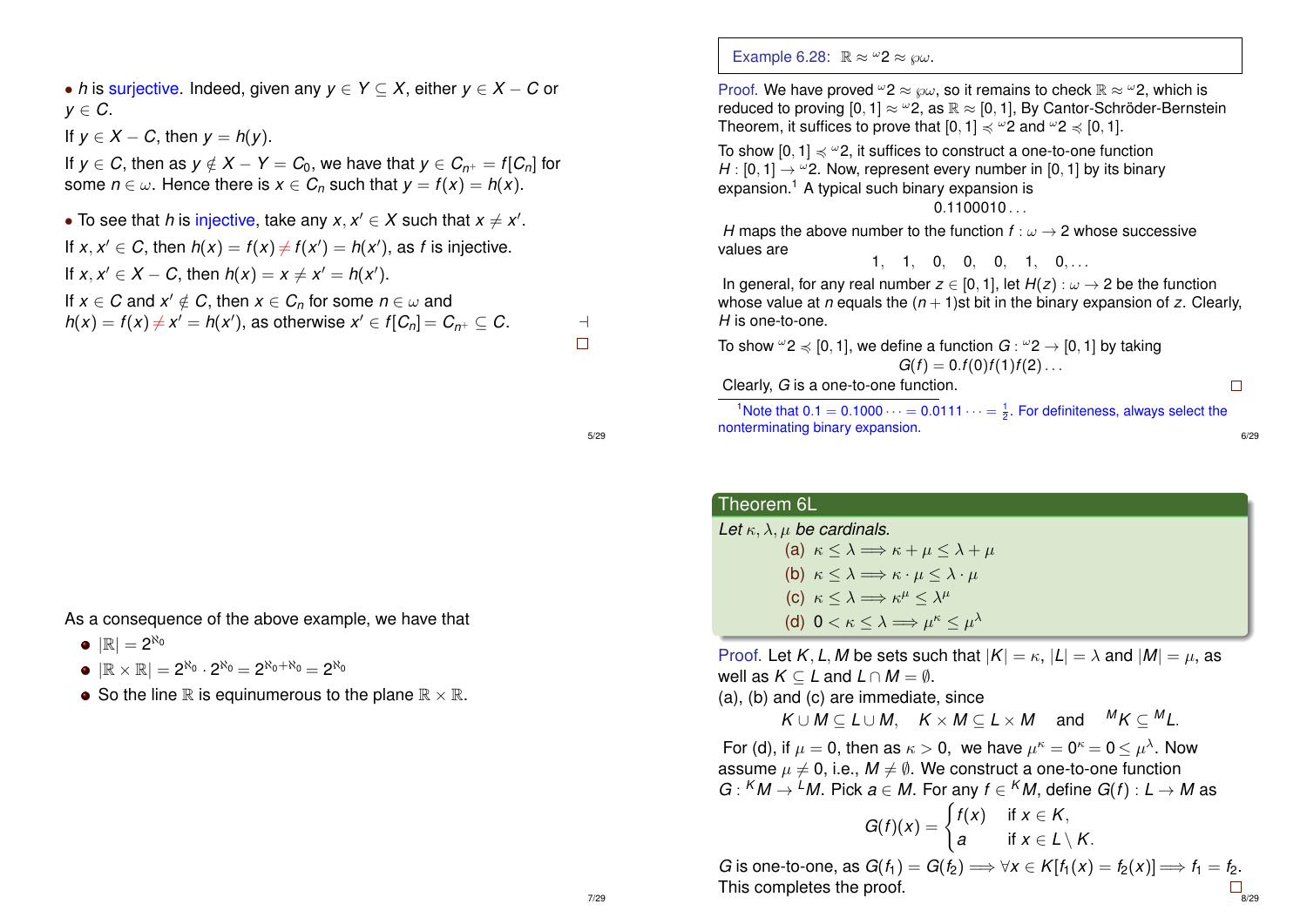Example 6.29: Compute  $\aleph_0 \cdot 2^{\aleph_0}$ .

Solution. Since

$$
2^{\aleph_0}=1\cdot 2^{\aleph_0}\leq \aleph_0\cdot 2^{\aleph_0}\leq 2^{\aleph_0}\cdot 2^{\aleph_0}=2^{\aleph_0},
$$

by Cantor-Schröder-Bernstein Theorem,  $\aleph_0\cdot 2^{\aleph_0} = 2^{\aleph_0}.$ 

The above example shows that  $\kappa < \lambda$  does not necessarily imply  $\kappa \cdot \mu < \lambda \cdot \mu$  even if  $\mu > 0$ .

# Axiom of Choice

9/29

 $\Box$ 

#### Axiom of Choice (1st form)

*For any relation R, there is a function*  $F \subset R$  *with dom*  $F = \text{dom } R$ *.* 



Example 6.30:  $B \preccurlyeq A$  iff there is a surjective function  $g : A \to B$ .

## Axiom of Choice (2nd form)

*For any set I and any function H with I*  $\subset$  dom *H*, *if H<sub>i</sub>*  $\neq$  *Ø for all i*  $\in$  *I*, then  $\prod_{i\in I} H_i \neq \emptyset$ .



Properties of ≤ on cardinals:

- $\bullet$   $\kappa \leq \kappa$ .
- $\bullet \ \kappa \leq \lambda \leq \mu \Longrightarrow \kappa \leq \mu.$
- $\bullet$   $\kappa < \lambda < \kappa \Longrightarrow \kappa = \lambda$ . (Cantor-Schröder-Bernstein Theorem)
- $\bullet \quad \kappa \leq \lambda \leq \mu \Longrightarrow \kappa \leq \mu \quad \text{and} \quad \kappa \leq \lambda \leq \mu \Longrightarrow \kappa \leq \mu$ (follows from C-S-B Thm)
- **6** Either  $\kappa < \lambda$  or  $\lambda < \kappa$ . (An immediate consequence of the 5th form of Axiom of Choice)

## Axiom of Choice (5th form)

*For any sets C and D, either*  $C \preccurlyeq D$  *or*  $D \preccurlyeq C$ *.* 

Hence, the ordering  $<$  on cardinals is:

- a partial ordering, as it is
	- **•** irreflexive:  $\kappa \not\leq \kappa$
	- and transitive:  $\kappa < \lambda < \mu \Longrightarrow \kappa < \mu$
- a linear ordering, as it is
	- **•** transitive
	- and satisfies trichotomy: exactly one of the following holds

 $\kappa < \lambda$ ,  $\kappa = \lambda$ ,  $\lambda < \kappa$ .

10/29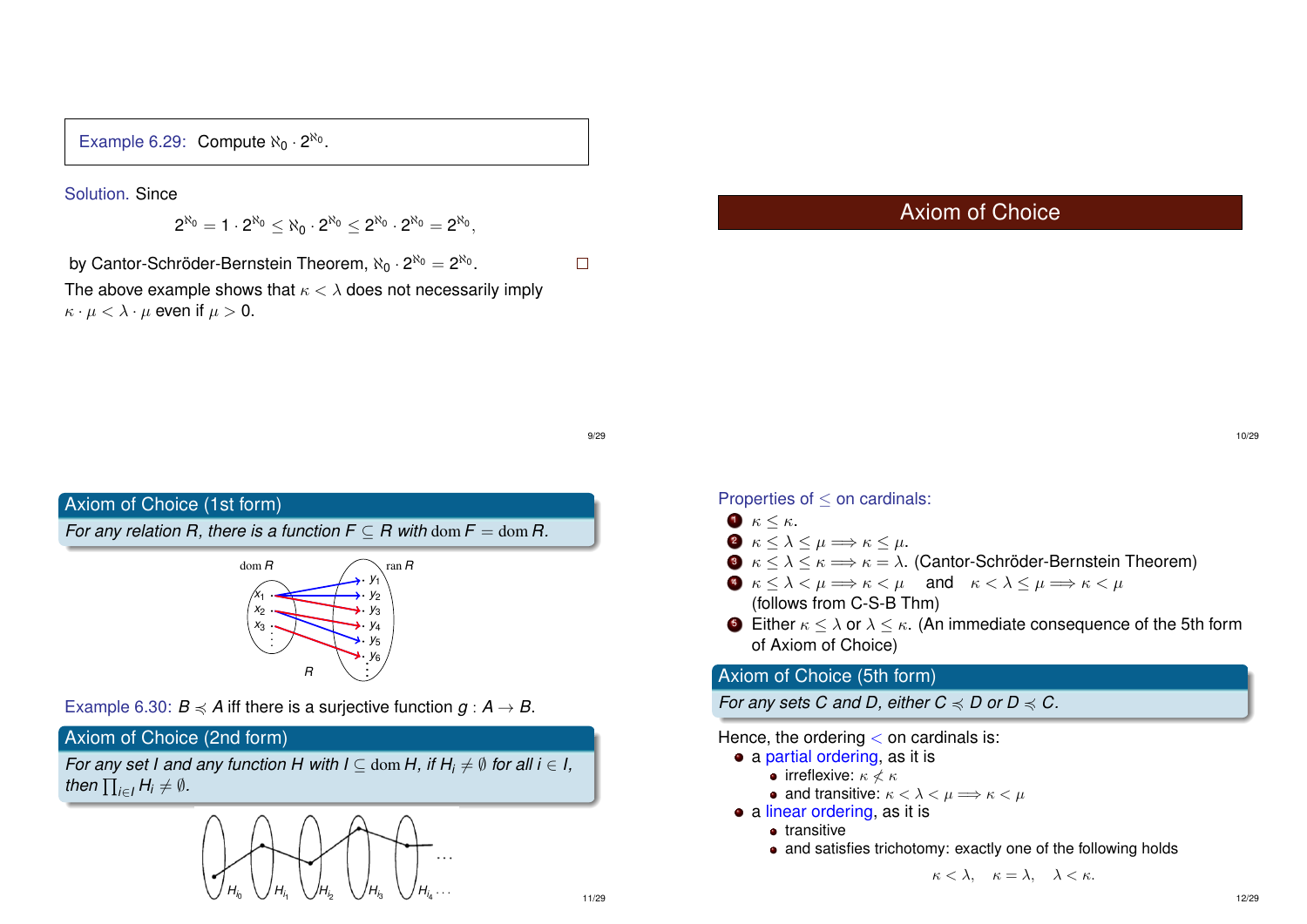#### Definition 6.12

- *A structure* (*A*, *R*) *is a pair consisting of a set A and a binary relation R on A (i.e.,*  $R \subseteq A \times A$ *).*
- If  $(A, \leq)$  *is a structure such that*  $\leq$  *is a partial ordering, then we say that*  $\mathscr A$  *is partially ordered by* <, or  $(\mathscr A, \lt)$  *is a partial order.*
- A *chain*  $\mathscr B$  *of a partial order* ( $\mathscr A$ ,  $\lt$ ) *is a subset of*  $\mathscr A$  *such that for any*  $C, D \in \mathcal{B}$ , either  $C \leq D$  or  $D \leq C$ .

#### Axiom of Choice (6th form, Zorn's Lemma)

*Let* ( $\mathcal{A},$  <) *be a partial order. If every chain of*  $\mathcal{A}$  *has an upper bound in*  $\mathscr A$ , then  $\mathscr A$  has a maximal element.

Observing that  $\subset$  is a partial ordering on any set  $\mathscr A$ , the following is a special case of Zorn's Lemma. (In fact, the two forms of Zorn's Lemma are equivalent.)

Given any set  $\mathscr{A}$ , if  $\bigcup \mathscr{B} \in \mathscr{A}$  for every chain  $\mathscr{B}$  of  $(\mathscr{A},\subset)$ , then  $\mathscr{A}$ contains an element *M* such that  $M \not\subset a$  for all  $a \in \mathcal{A}$  with  $M \neq a$ .

13/29

#### Theorem 6M

*Zorn's Lemma* =⇒ *5th form of Axiom of Choice.*

Proof. Let *C* and *D* be two sets. To utilize Zorn's Lemma, consider

 $\mathscr{A} = \{f \mid f \text{ is a one-to-one function } \wedge \text{ dom } f \subseteq C \wedge \text{ ran } f \subseteq D\}.$ 

Claim: every chain  $\mathscr B$  of  $(\mathscr A,\subset)$  has  $\bigcup\mathscr B$  as an upper bound in  $\mathscr A,$  i.e.,  $\bigcup \mathscr{B} \in \mathscr{A}.$ 

By an argument similar to the previous one, we can show that  $\bigcup \mathscr{B}$  is a one-to-one function. Next, consider any  $(x,y)\in \bigcup \mathscr{B}.$  Then  $(x, y) \in f \in \mathcal{B} \subseteq \mathcal{A}$  for some *f*, which implies that  $x \in C$  and  $y \in D$ . Hence dom  $\bigcup \mathscr{B} \subseteq \mathcal{C}$  and ran  $\bigcup \mathscr{B} \subseteq \mathcal{D}$ . In conclusion,  $\bigcup \mathscr{B} \in \mathscr{A}$ . ⊣

Now, by Zorn's Lemma,  $\mathscr A$  contains a maximal element  $\hat f$ .

Claim: Either dom  $\hat{f} = C$  (which implies  $C \preccurlyeq D$ ), or ran  $\hat{f} = D$  (which implies  $D \preccurlyeq C$ , for then  $\hat{f}^{-1}: D \to C$  is a one-to-one function).

Assume otherwise. Then there exist  $c \in C - \text{dom } \hat{t}$  and  $d \in D - \text{ran } \hat{t}$ , and the one-to-one function *<sup>f</sup>*  $f' = \hat{f} \cup \{ (c, d) \}$ 

is in  $\mathscr A$ , contradicting the maximality of  $\hat f$ .

 $\Box$ 

Proof. Let *R* be a relation. To apply Zorn's Lemma, consider the set

 $\mathscr{A} = \{f \subset R \mid f \text{ is a function}\}.$ 

and the partial ordering  $\subset$  on  $\mathscr A$ . Claim: for every chain  $\mathscr B$  of  $(\mathscr A, \subset)$ , we have  $\bigcup \mathscr{B} \in \mathscr{A}.$ 

Indeed, since  $f\subseteq R$  for all  $f\in \mathscr{B}\subseteq \mathscr{A}$ , we have  $\bigcup \mathscr{B}\subseteq R.$  To see that  $\bigcup$   $\mathscr B$  is a function, it suffices to show that  $\mathsf y=\mathsf z$  if  $(\mathsf x,\mathsf y),(\mathsf x,\mathsf z)\in\bigcup\mathscr B.$ 

For any  $(x, y), (x, z) \in \bigcup \mathscr{B}$ , there are functions  $g, h \in \mathscr{B} \subseteq \mathscr{A}$  such that

$$
(x,y)\in g\in\mathscr{B}\quad\text{and}\quad (x,z)\in h\in\mathscr{B}.
$$

As  $\mathscr{B}$  is a chain, either  $g \subseteq h$  or  $h \subseteq g$ . In both cases,  $(x, y)$  and  $(x, z)$ belong to a single function, thereby  $y = z$ .

By Zorn's Lemma,  $\mathscr A$  contains a maximal function *F*. If  $\text{dom} F \subsetneq \text{dom} R$ , i.e., if there exists  $x \in \text{dom } R - \text{dom } F$ , then there is some *v* with *xRv*, thereby

$$
\mathsf{F}'=\mathsf{F}\cup\{(\mathsf{x},\mathsf{y})\}\in\mathscr{A},
$$

which contradicts the maximality of  $F$ . Hence  $\text{dom} F = \text{dom} R$ .

 $\Box$ 14/29

 $76/29$ 

#### Theorem 6N

(a) *For any infinite set A, we have*  $\omega \preccurlyeq A$ .

(b)  $\aleph_0 \leq \kappa$  for any infinite cardinal  $\kappa$ .

Proof. (idea) It suffices to prove (a). We attempt to define a one-to-one function  $g : \omega \to A$  by recursion:

$$
\underbrace{\bullet}_{g(0)} \underbrace{g(1)} \cdots \underbrace{g(n+1)}_{g(n+1)} \stackrel{A}{\longrightarrow}
$$

$$
g(0) = \text{ some element of } A
$$
  
 
$$
g(1) = \text{ some element of } A - \{g(0)\}
$$
  
:

 $g(n^+) =$  some element of  $A - \{g(0), \ldots, g(n)\}.$ 

Since *A* is infinite, the set  $A - \{g(0), \ldots, g(n)\}$  is nonempty for all  $n \in \omega$ .

But the phrase "some element" is unclear. Unless we specify *which* element, the above cannot possibly be construed as defining *g*. For this purpose, we need (the 3rd form of) Axiom of Choice.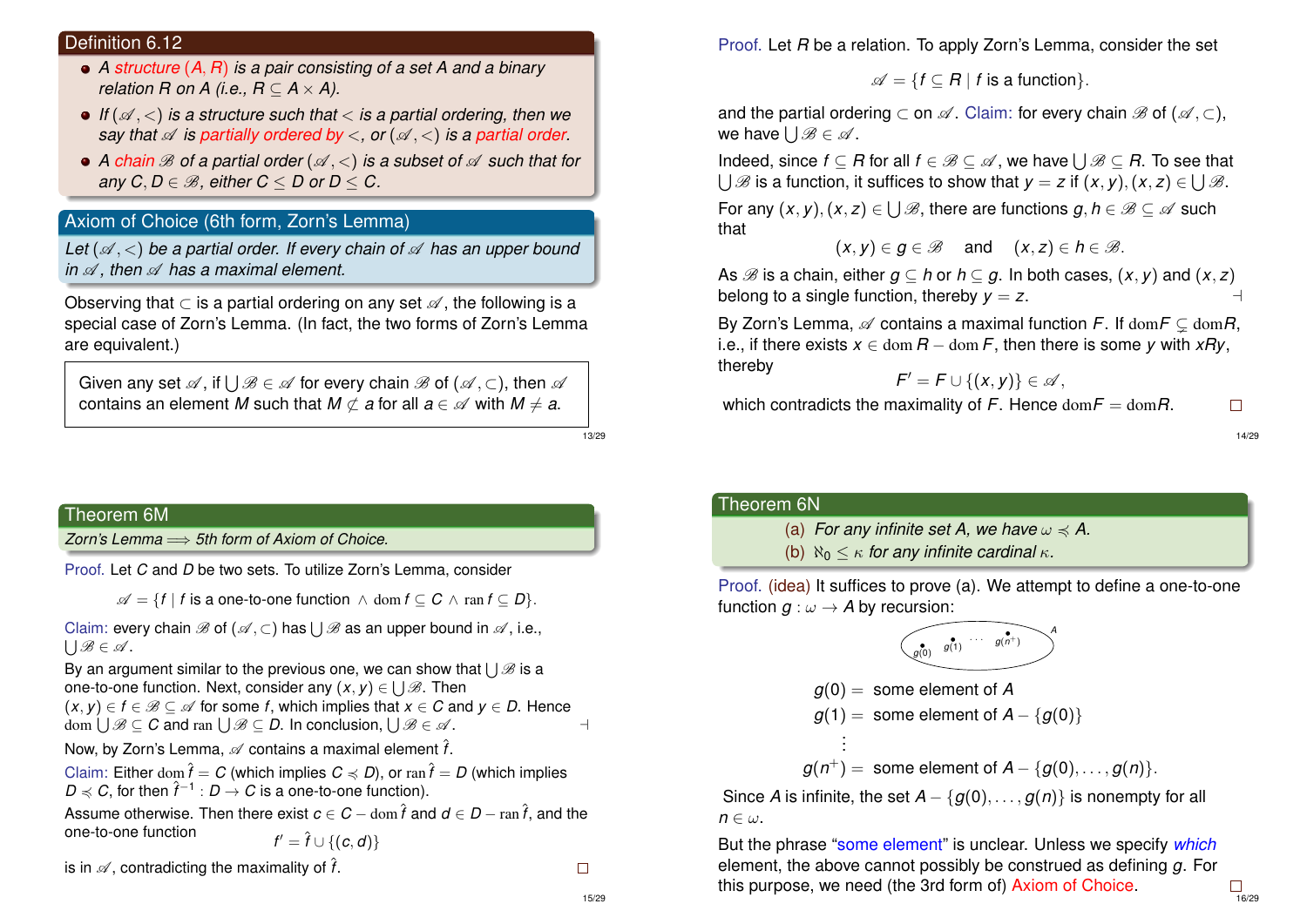

Bertrand Russell (1872-1970)



Given a set of infinite many pairs of shoes. ZF axioms allow you to say "form a new set by picking the left shoe from each pair".



But if they are infinitely many pairs of indistinguishable socks, then there is no explicit way for you to say "choose one sock from each pair". Axiom of Choice is required here.

17/29

But to apply recursion theorem, we need to define an auxiliary function  $h: \omega \to \wp A$  recursively as follows:

$$
h(0) = \emptyset
$$
  
 
$$
h(n^+) = h(n) \cup \{F(A - h(n))\}.
$$

We now define  $q : \omega \to A$  from h as follows:

$$
g(n) = F(A - h(n)).
$$

Claim: *g* is one-to-one.

Let  $m$ ,  $n$  be two distinct natural numbers. W.l.o.g., assume  $m \in n$ . Then *m*<sup>+</sup> ∈ *n* and

$$
g(m)\in h(m^+)\subseteq h(n).
$$

Since *F* is a choice function, we have that

$$
g(n) = F(A - h(n)) \in A - h(n),
$$

implying  $g(n) \notin h(n)$ . This shows that  $g(m) \neq g(n)$ , as required.

 $\Box$ 

## Axiom of Choice (3rd form)

*For any set A, there is a function F (called a "choice function" for A) such that the domain of F is the set of all nonempty subsets of A, and*  $F(B) \in B$  *for every nonempty*  $B \subset A$ *.* 

#### Theorem 6N (AC)

(a) *For any infinite set A, we have*  $\omega \preccurlyeq A$ .

(b)  $\aleph_0 \leq \kappa$  for any infinite cardinal  $\kappa$ .

Proof. It suffices to prove (a). By the 3rd form of Axiom of Choice, there is a choice function  $F : \wp A \setminus \{\emptyset\} \to A$  such that  $F(B) \in B$  for all  $\emptyset \neq B \subset A$ . We then attempt to define a one-to-one function  $g : \omega \to A$  by recursion:



18/29

# Theorem 6M

1st form of  $AC \iff 3$ rd form of AC.

Proof. "1st =⇒ 3rd": Let *A* be a set. Consider the following relation

$$
B = \{ \{B\} \times B \mid \emptyset \neq B \subseteq A \}.
$$

By 1st form of AC, there is a function  $F \subseteq R$  with dom  $F = \text{dom } R = \wp A \setminus \{\emptyset\}.$ Clearly, for each nonempty  $B \subset A$ , we have  $F(B) \in B$ .

"3rd  $\Rightarrow$  1st": Let *R* be a relation. By the 3rd form of AC, there is a choice function *G* for ran *R* such that  $G(B) \in B$  for all nonempty  $B \subseteq \text{ran } R$ .



Define a function *F* with dom  $F = \text{dom } R$  by putting

$$
F(x) = G({y | xRy}).
$$
  
Then  $F(x) \in {y | xRy}$ , thereby  $xRF(x)$ . Hence  $F \subseteq R$ .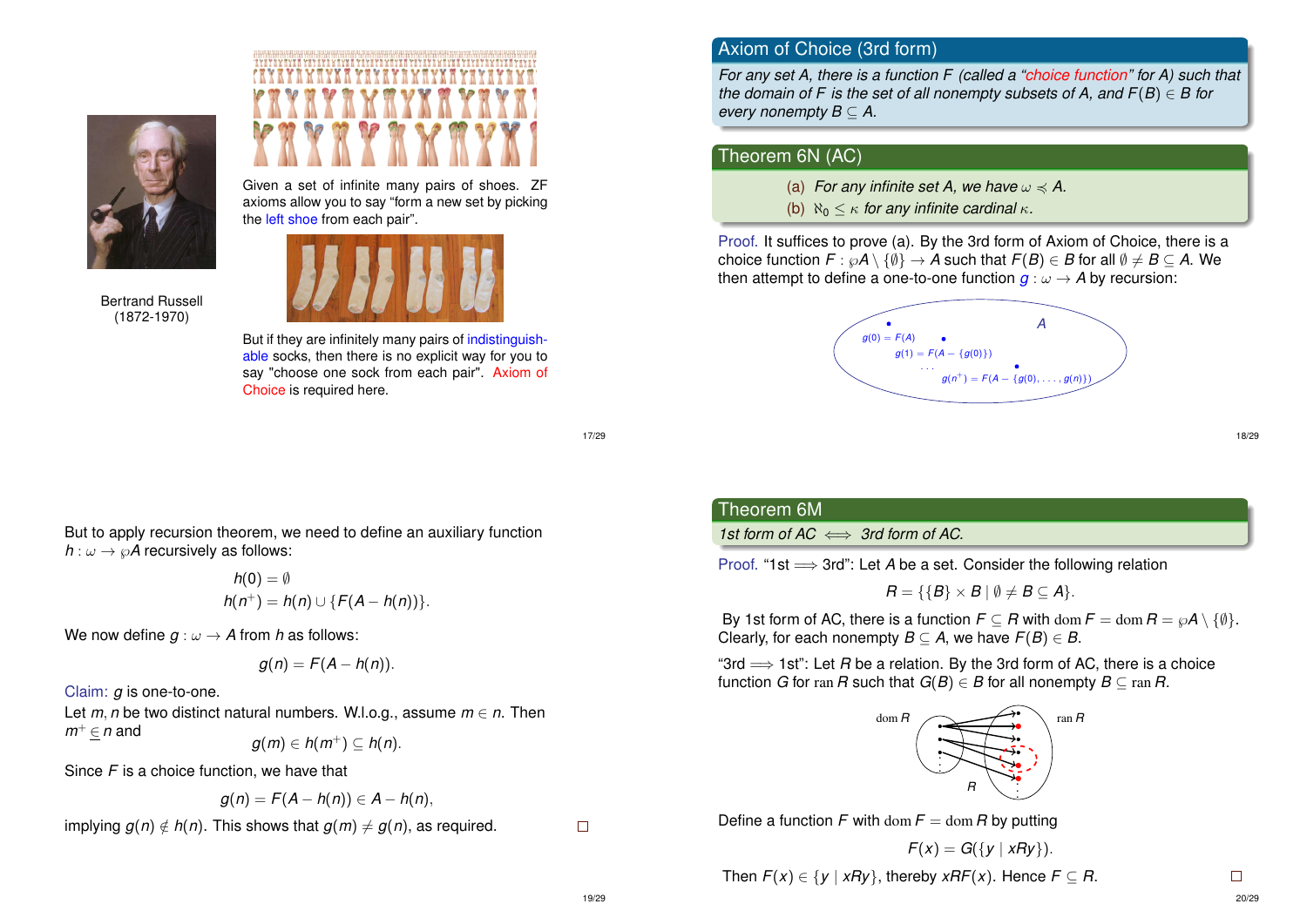What we have proved so far:



Some immediate consequences of Theorem 6N:

- $\bigcirc$   $|A| = \aleph_0$ , for any infinite subset *A* of  $\omega$ .
- $\bullet$   $\kappa$  <  $\aleph_0$  iff  $\kappa$  is finite.
- <sup>3</sup> Any subset *B* of a finite set *A* is finite, since by Cantor-Schröder-Bernstein Theorem,

$$
|B|\leq |A|<\aleph_0\Longrightarrow |B|<\aleph_0.
$$

Countable Sets

## Corollary 6P

*A set is infinite iff it is equinumerous to a proper subset of itself.*

Proof. The direction "  $\Longleftarrow$ " follows from Corollary 6D. For "  $\Longrightarrow$ ", assume *A* is infinite and  $f : \omega \to A$  is a one-to-one function. Define a function  $g : A \rightarrow A$  by taking

$$
g(f(n)) = f(n^+), \quad \text{for } n \in \omega; g(x) = x, \quad \text{for } x \notin \text{ran } f.
$$



Clearly, *g* is a one-to-one function from *A* onto  $A - {f(0)}$ . Hence  $A \approx A - \{f(0)\}.$ 

21/29

## Definition 6.13

#### *A set A is countable iff*  $|A| \leq \aleph_0$ .

That is, a set *A* is countable iff there is a one-to-one function  $f : A \rightarrow \omega$ . iff there is a surjective function  $q : \omega \to A$ , iff *A* is finite or  $|A| = \aleph_0$ 

#### Example 6.31:

- The set  $\omega$ ,  $\mathbb{Z}$ ,  $\mathbb{Q}$  are infinite countable sets. But  $\mathbb{R}$  is uncountable, as  $|\mathbb{R}| = 2^{\aleph_0} > \aleph_0$ .
- Let *A* and *B* be two countable sets.
	- For any *C* ⊆ *A*, we have

$$
|C|\leq |A|=\aleph_0,
$$

thus *C* is countable.

*A* ∪ *B* and *A* × *B* are countable, since

$$
|A\cup B|=|A\cup (B\setminus A)|=|A|+|B\setminus A|\leq\aleph_0+\aleph_0=\aleph_0,
$$

$$
|A\times B|=\aleph_0\cdot\aleph_0=\aleph_0.
$$

 $\bullet$  If *A* is infinite, then  $\mathcal{O}A$  is not countable, since

$$
|\wp A|=2^{|A|}\geq 2^{\aleph_0}>\aleph_0.
$$

22/29

 $\Box$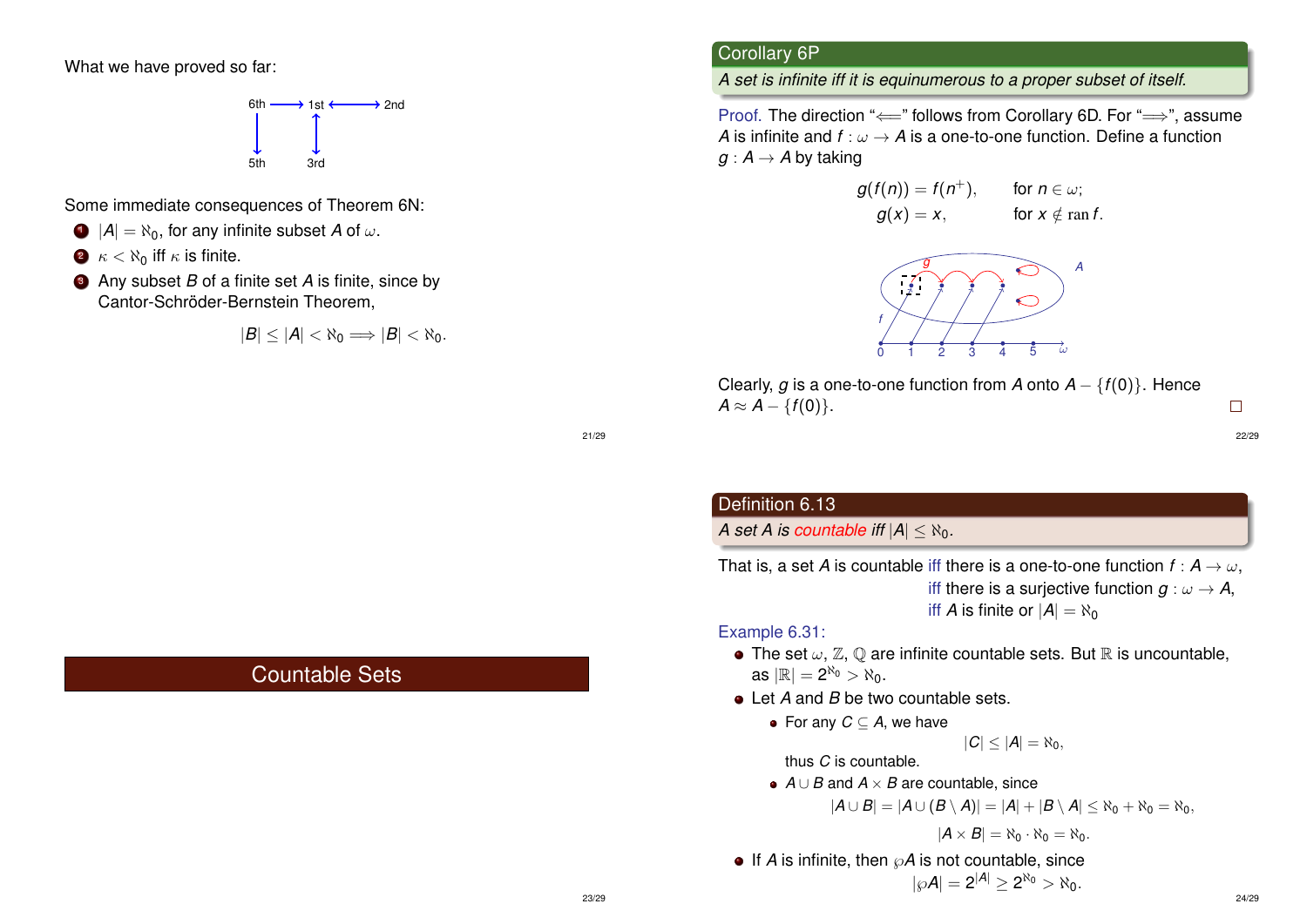#### Theorem 6Q (AC)

*A countable union of countable sets is countable. That is, if*  $\mathcal A$  *is a countable set such that every member of*  $\mathscr A$  *is a countable set, then* S A *is countable.*

Proof. If  $\mathscr{A}=\emptyset$ , then by definition,  $\bigcup\mathscr{A}=\bigcup\emptyset=\emptyset$ . Now, assume  $\mathscr{A} \neq \emptyset.$  W.l.o.g., we may assume that  $\emptyset \notin \mathscr{A}$  , for  $\bigcup \mathscr{A} = \bigcup (\mathscr{A} - \{\emptyset\}).$ 

To show that  $|\bigcup \mathscr{A}| \leq \aleph_0 = |\omega \times \omega|$ , it suffices to construct a surjective function  $f: \omega \times \omega \rightarrow \bigcup \mathscr{A}$ .

Since  $|\mathscr{A}| \leq \aleph_0$ , there is a surjective function  $G : \omega \to \mathscr{A}$ . For each  $m \in \omega$ , *G(m)* is an element of  $\mathscr A$  and  $|G(m)| < \aleph_0$  by assumption. By Axiom of Choice, we can choose a surjection  $F_m$ :  $\omega \to G(m)$  for each  $m\in\omega.$  Now, define  $f:\omega\times\omega\rightarrow\bigcup\mathscr{A}$  as

$$
f(m,n)=F_m(n).
$$

It remains to check that *f* is surjective. For any  $a \in \bigcup \mathscr{A}$  , there exists *A* ∈  $\mathscr A$  such that  $a \in A$ . Since  $G : \omega \to \mathscr A$  is surjective,  $G(m) = A$  for some  $m \in \omega$ . Then, as  $F_m : \omega \to G(m)$  is surjective,  $a \in A = G(m)$  has a pre-image  $n \in \omega$  under  $F_m$ , i.e.,  $a = F_m(n) = f(m, n)$ .  $\Box$ 25/29

# Arithmetic of Infinite Cardinals



Proof. W.l.og., we may assume that  $1 \leq \lambda \leq \kappa$ . By Lemma 6R, we have that

$$
\kappa \leq \kappa + \lambda \leq \kappa + \kappa = 2 \cdot \kappa \leq \kappa \cdot \kappa = \kappa.
$$

and

 $\kappa \leq \kappa \cdot \lambda \leq \kappa \cdot \kappa = \kappa.$ 

Hence  $\kappa + \lambda = \kappa = \kappa \cdot \lambda$  by Cantor-Schröder-Bernstein Theorem.  $\Box$ 

## Miscellaneous

26/29

# Arithmetic of Infinite Cardinals

Example 6.32: For any infinite cardinal  $\kappa$ , we have  $\kappa^{\kappa} = 2^{\kappa}$ , since

$$
\kappa^{\kappa} \leq (2^{\kappa})^{\kappa} = 2^{\kappa \cdot \kappa} = 2^{\kappa} \leq \kappa^{\kappa}.
$$

Example 6.33: The total number of functions from  $\mathbb R$  to  $\mathbb R$  is

$$
|{}^{\mathbb{R}}\mathbb{R}|=(2^{\aleph_0})^{2^{\aleph_0}}=2^{\aleph_0\cdot 2^{\aleph_0}}=2^{2^{\aleph_0}}.
$$